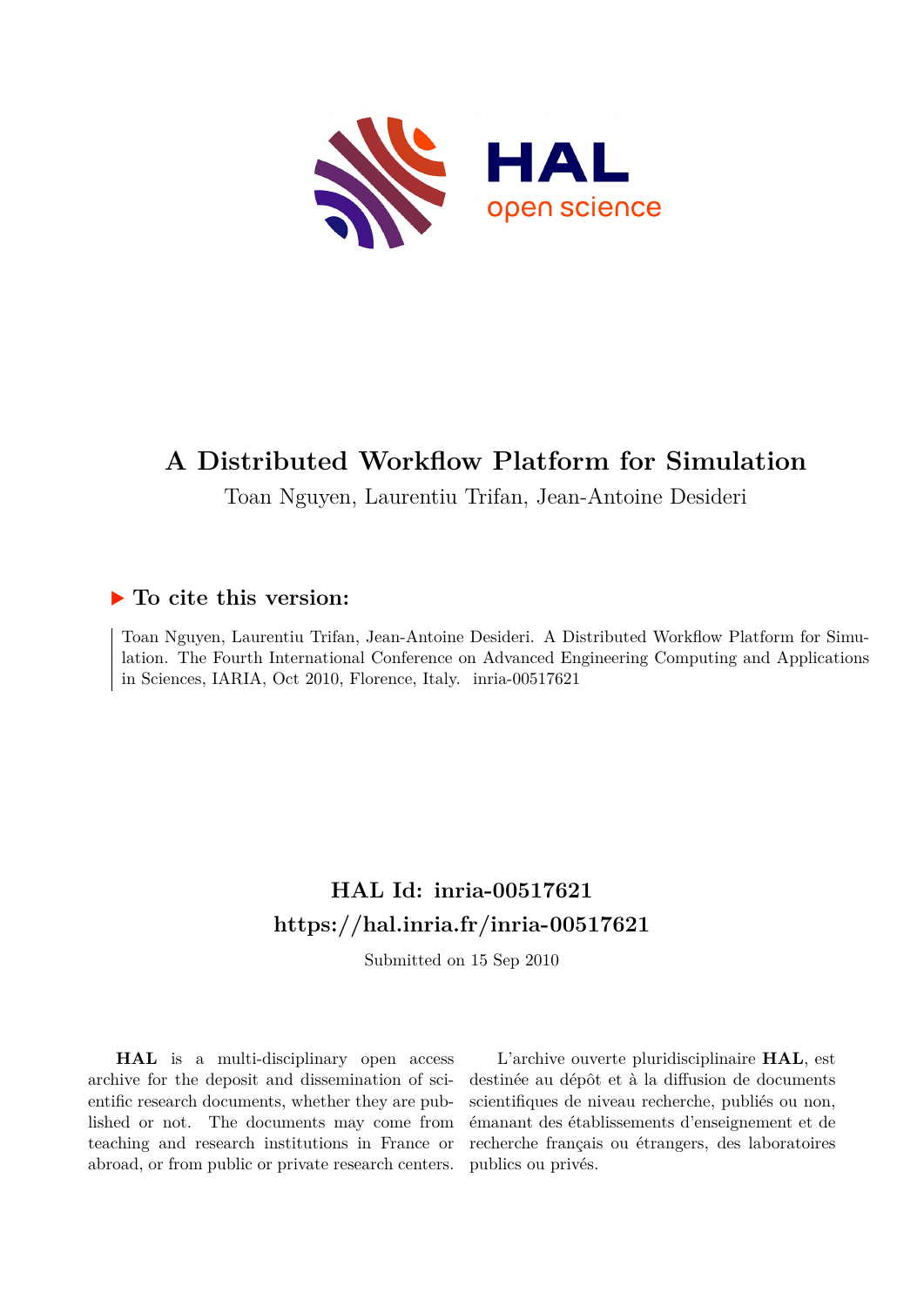### **A Distributed Workflow Platform for Simulation**

Toàn Nguyên, Laurentiu Trifan Project OPALE INRIA Grenoble Rhône-Alpes Grenoble, France tnguyen@inrialpes.fr, trifan@inrialpes.fr

*Abstract***—This paper presents an approach to design, implement and deploy a simulation platform based on distributed workflows. It supports the smooth integration of existing software, e.g. Matlab, Scilab, Python, OpenFOAM, Paraview and user-defined programs. The contribution of the paper is a new feature which supports application-level faulttolerance and exception-handling, i.e., resilience.**

*Keywords-workflows; fault-tolerance; resilience; simulation; distributed systems* 

#### I. INTRODUCTION

Large-scale simulation applications are becoming standard in research laboratories and in the industry [1][2]. Because they involve a large variety of software and terabytes of data, moving around calculations and data files is not a simple process. Further, proprietary software and data often reside in locations from where they cannot be moved. Distributed computing infrastructures are therefore necessary [6][8].

This paper explores the design, implementation and use of a distributed simulation platform. It is based on a distributed workflow system and distributed computing resources. This infrastructure includes heterogeneous hardware and software components. Further, the application codes must interact in a timely, secure and effective manner. Additionally, because the coupling of remote hardware and software components are prone to run-time errors, sophisticated mechanisms are necessary to handle unexpected failures at the infrastructure and system levels. This is also critical for the coupled software that contribute to large-scale simulation applications. Consequently, specific approaches, methods and software tools are required to handle unexpected application behavior.

This paper addresses these issues. Section II is an overview of related work. Section III is a general description of a sample application, infrastructure, systems and application software. Section IV addresses resilience and asymmetric checkpointing issues. Section V gives an overview of the implementation using the YAWL workflow management system [4]. Section VI is a conclusion.

#### II. RELATED WORK

Simulation is nowadays a prerequisite for product design and scientific breakthroughs in most application areas

Jean-Antoine-Désidéri Project OPALE INRIA Sophia-Antipolis Méditerranée Sophia-Antipolis, France Jean-Antoine.Desideri@sophia.inria.fr

ranging from pharmacy, meteo, biology to climate modeling, that all require extensive simulations and testing [6][8]. They often need large-scale experiments, including long-lasting runs, tested against petabytes volumes of data on large multicore supercomputers [10] [11].

In such application environments, various teams usually collaborate on several projects or part of projects. Computerized tools are shared and tightly or loosely coupled. Some codes may be remotely located and nonmovable. This requires distributed code and data management facilities. Unfortunately, this is prone to unexpected errors and breakdowns.

Data replication and redundant computations have been proposed to prevent from random hardware and communication failures, as well as deadline-dependent scheduling [9].

Hardware and system level fault-tolerance in specific programming environments is also proposed, e.g. Charm++ [5]. Also, middleware and distributed computing systems usually support mechanisms to handle fault-tolerance. They call upon data provenance [12], data replication, redundant code execution, task replication and job migration, e.g., ProActive [17], VGrADS [15].

However, erratic application behavior needs also to be addressed. This implies evolution of the simulation process in the event of unexpected data values or unexpected control flow. Little has been done in this area. The primary concern of the application designers and users is that of efficiency and performance. Therefore, application erratic behavior is usually handled by re-designing and re-programming pieces of code and adjusting parameter values and bounds. This usually requires the simulations to be stopped and rebuilt [15].

Departing from these solutions, a dynamic approach is presented in the following sections. It supports the evolution of the application behavior using the introduction of new exception handling rules at run-time by the users, based on occurring (and possibly unexpected) data values. The running workflows do not need to be aborted, as new rules can be added at run-time without stopping the executing workflows [13]. At worst, they need to be paused.

This allows on-the-fly management of unexpected events. It allows also a permanent evolution of the applications, supporting their continuous adaptation to the occurrence of unforeseen situations. As new situations arise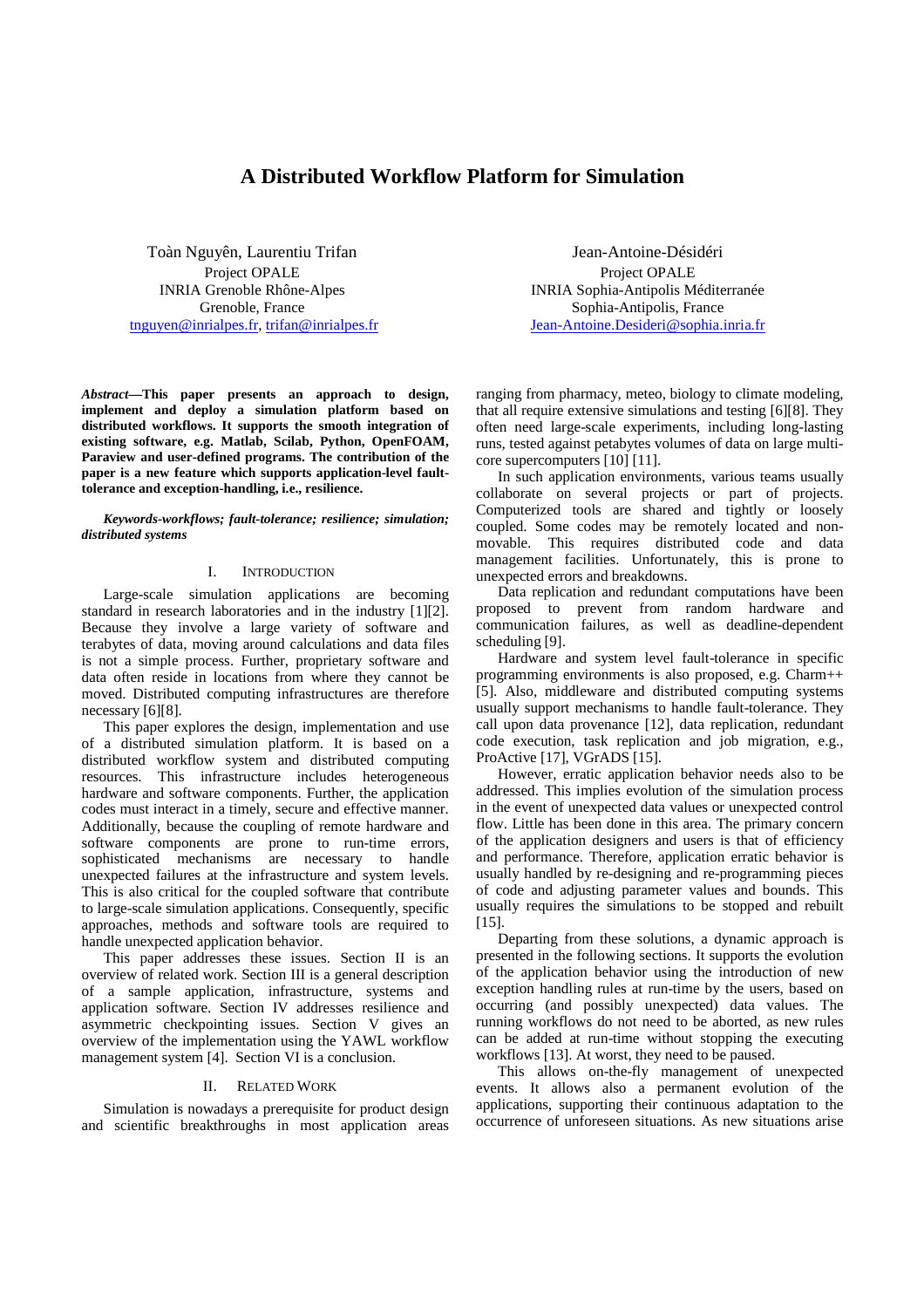and new data values appear, new rules can be added to the workflows that will permanently be taken into account in the future. These evolutions are dynamically plugged-in to the workflows, without the need to stop the running applications. The overall application logics are therefore maintained unchanged. This guarantees a continuous adaptation to new situations without the need to redesign the existing workflows. Further, because exception-handling codes are themselves defined by new specific workflows plug-ins, the user interface to the applications remains unchanged [14].

#### III. APPLICATION TESTCASE

#### *A. Example Testcase*

An overview of a running tescase is presented here. It deals with the optimization of a car air-conditioning duct. The goal is to optimize the air flow inside the duct, maximizing the throughput and minimizing the air pressure and air speed discrepancies inside the duct. This example is provided by a car manufacturer and involves industry partners, e.g., software vendors, as well as optimization research teams (Figure 1).

The testcase is a dual faceted 2D and 3D example. Each facet involves different software for CAD modeling, e.g. CATIA and STAR-CCM+, numeric computations, e.g., Matlab and Scilab, and flow computations, e.g., Open FOAM and visualization, e.g., ParaView (Figure 1).

The testcase is deployed using the YAWL workflow management system [4]. The goal is to distribute the testcase on various partners' locations where the different software are running (Figure 2). In order to support this distributed computing approach, an open source middleware is used, namely: ProActive [17].

A first prototype was achieved using extensively the virtualization technologies (Figure 3), in particular Oracle VM VirtualBox® , formerly called Sun VirtualBox® [7]. This allowed experiments connecting virtual guest computers running heterogeneous software. These include Linux Fedora Core 12, Windows<sup>®</sup> 7 and Windows<sup>®</sup> XP on a range of local workstations and laptops (Figure 2).



Figure 1. Pressure flow in the air-conditioning duct (ParaView display).

This work is performed for the OMD2 project, an acronym for *Optimisation Multi-Disciplinaire Distribuée*, i.e., Distributed Multi-Discipline Optimization, supported by the French National Research Agency ANR.

#### *B. Application Workflow*

In order to provide a simple and easy-to-use interface to the computing software, the YAWL workflow management system is used (Figure 2). It supports high-level graphic specifications for application design, deployment, execution and monitoring. It also supports the modeling of business organizations and interactions among heterogeneous software components. Indeed, the example testcase described above involves several codes written in Matlab, OpenFOAM and displayed using ParaView. The 3D testcase facet involves CAD files generated using CATIA and STAR-CCM+, flow calculations using OpenFOAM, Python scripts and visualization with ParaView. Future testcases will also require the use of the Scilab toolbox [16].

 Because proprietary software are used, as well as opensource and in-house research codes, a secured network of connected computers is made available to the users, based on the ProActive middleware (Figure 5).

This network is deployed on the various partners' locations throughout France. Web servers accessed through the ssh protocol are used for the proprietary software running on dedicated servers, e.g., CATIA v5 and STAR-CCM+.

A powerful feature of the YAWL workflow system is that composite workflows can be defined hierarchically [4]. They can invoke external software, i.e., pieces of code written in whatever language is used by the users. They are called by custom YAWL services or local shell scripts. Web Services can also be invoked. Although custom services need Java classes to be implemented, all these features are natively supported in YAWL.

YAWL thus provides an abstraction layer that helps users design complex applications that may involve a large number of distributed components (Figure 3). Further, the workflow specifications allow alternative execution paths which may be chosen automatically or manually, depending on data values, as well as parallel branches, conditional branching and loops. Also, multiple instance tasks can execute in parallel for different data values. Combined with the run-time addition of code using the corresponding dynamic selection procedures, as well as new exception handling procedures (see Section IV), a very powerful environment is provided to the users [4].

#### IV. RESILIENCE

#### *A. Fault-tolerance*

The fault-tolerance mechanism provided by the underlying middleware copes with job and communication failures. Job failures or time-outs are handled by reassignment of computing resources and re-execution and of the jobs. Communication failures are handled by resending appropriate messages. Thus, hardware breakdowns are handled by re-assigning running jobs to other resources,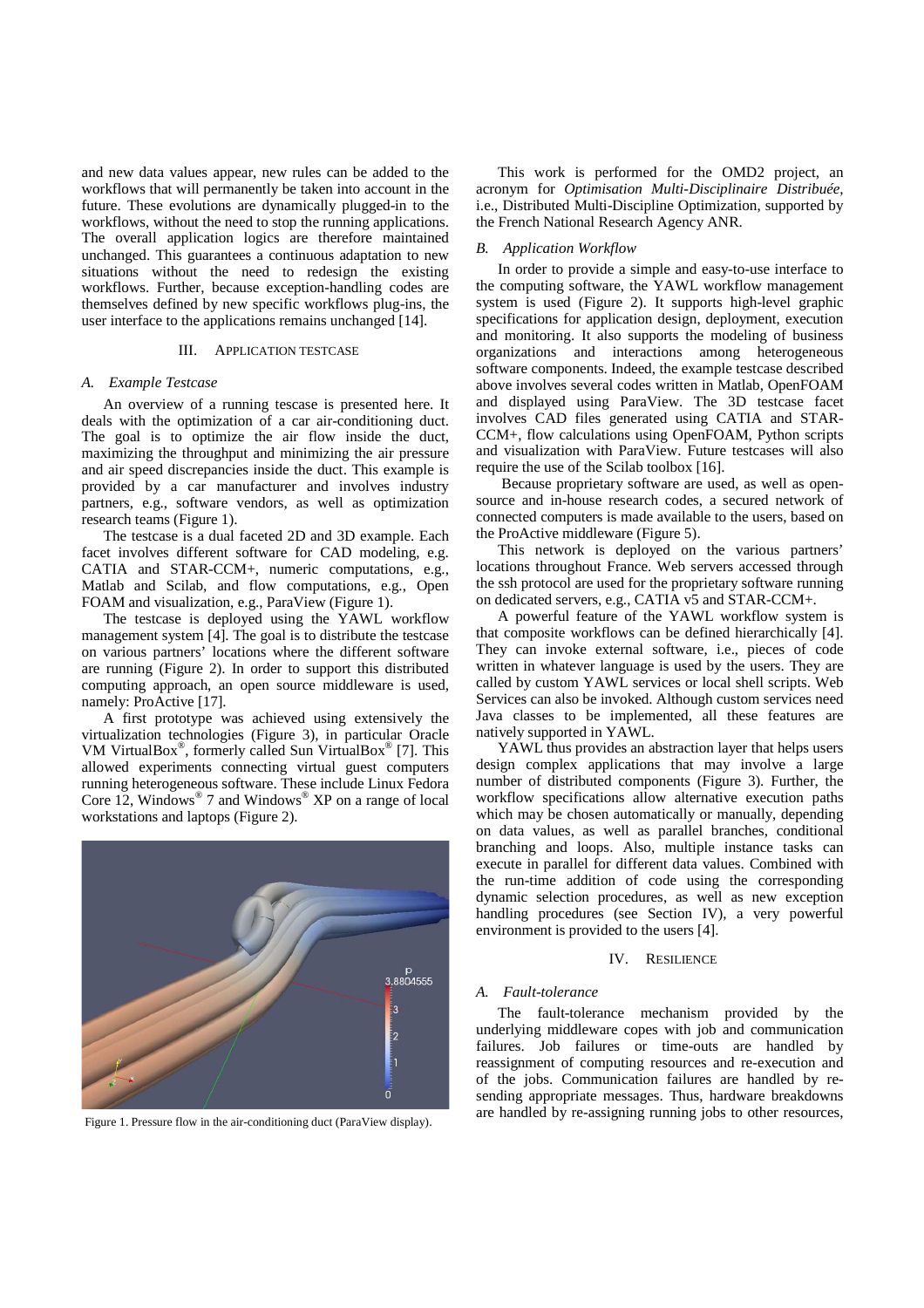which imply possible data movements to the corresponding resources. This is standard for most middleware [17].

#### *B. Resilience*

Resilience is commonly defined as "the ability to bounce back from tragedy" and as "resourcefulness" [18]. It is defined here as the ability for the applications to handle correctly unexpected run-time situations, possibly – but not necessarily – with the help of the users.

Usually, hardware, communication and software failures are handled using hard-coded fault-tolerance software [15]. This is the case for communication software and for middleware that take into account possible computer and network breakdowns at run-time. These mechanisms use for example data and packet replication and duplicate code execution to cope with these situations [5].

However, when unexpected situations occur at run-time, which are due to unexpected data values and application erratic behavior, very few options are offered to the users: ignore them or abort the execution, analyze the errors and later modify and restart the applications.

Optimized approaches can be implemented in such cases trying to reduce the amount of computations to be re-run, or anticipating potential discrepancies by multiplying some critical instances of the same computations. This latter approach can rely on statistical estimations of failures. Another approach for anticipation is to prevent total loss of computations by duplicating the calculations that are running on presumably failing nodes [9].

While these approaches deal with hardware and system failures, they do not cope with application failures. These can originate from:

- Incorrect or incomplete specifications.
- Incorrect or hazardous programming.
- Incorrect anticipation of data behavior, e.g., out-ofbounds data values.
- Incorrect constraint definitions, e.g., approximate boundary conditions.

To cope with this aspect of failures, we introduce an application-level fault management that we call *resilience*. It provides the ability for the applications to survive, i.e., to restart, in spite of their erroneous prevailing state. In such cases, new handling codes can be introduced dynamically by the users in the form of specific new component workflows.

This requires a roll-back to a consistent state that is defined by the users at critical checkpoints.

In order to do this efficiently, a mechanism is implemented to reduce the number of necessary checkpoints. It is based on user-defined rules. Indeed, the application designers and users are the only ones to have the expertise required to define appropriate corrective actions and characterize the critical checkpoints. No automatic mechanisms can be substituted for them, as is the case in hardware and system failures. It is generally not necessary to introduce checkpoints systematically, but only at specific locations of the application processes, e.g., only before parallel branches of the applications. We call this approach *asymmetric checkpoints*. This is described in Section D, below.

#### *C. Exception Handling*

The alternative used proposed here to cope with unexpected situation is based on the dynamic selection and exception handling mechanism featured by YAWL [13].

It provides the users with the ability to add at run-time new rules governing the application behavior and new pieces of code that will take care of the new situations.

For example, it allows for the runtime selection of alternative workflows, called worklets, based on the current (and possibly unexpected) data values. The application can therefore evolve over time without being stopped. It can also cope later with the new situations without being altered. This refinement process is therefore lasting over time and the obsolescence of the original workflows reduced.

The new worklets are defined and inserted in the original application workflow using the standard specification approach used by YAWL (Figure 2).

Because it is important that monitoring long-running applications be closely controlled by the users, this dynamic selection and exception handling mechanism also requires a user-defined probing mechanism that provides with the ability to suspend, evolve and restart the code dynamically.

For example, if the output pressure of an air-conditioning pipe is clearly off limits during a simulation run, the user must be able to suspend it as soon as he is aware of that situation. He can then take corrective actions, e.g., suspending the simulation, modifying some parameters or value ranges and restarting the process immediately. These actions can be recorded as new execution rules, stored as additional process description and invoked automatically in the future.

These features are used to implement the applications erratic behavior manager. This one is invoked by the users to restart the applications at the closest checkpoints after corrective actions have been manually performed, if necessary, e.g., modifying boundary conditions for some parameters. Because they have been defined by the users at critical locations in the workflows, the checkpoints can be later chosen automatically among the available asymmetric checkpoints available that are closest to the failure location in the workflow.

#### *D. Asymmetric Checkpoints*

Asymmetric checkpoints are defined by the users at critical execution locations in the application workflows. They are used to avoid the systematic insertion of checkpoints at all potential failure points. They are userdefined at specific locations, depending only on the application logic. Clearly, the applications designers and users are the only ones that have the domain expertise necessary to insert appropriately these checkpoints. In contrast with middleware fault-tolerance which can resubmit jobs and resend data packets, no automatic procedure can be implemented here. It is therefore based on a dynamically evolving set of heuristic rules.

This approach significantly reduces the number of necessary checkpoints to better concentrate on only those that have an impact on the applications runs [3].

For example (Figure 4):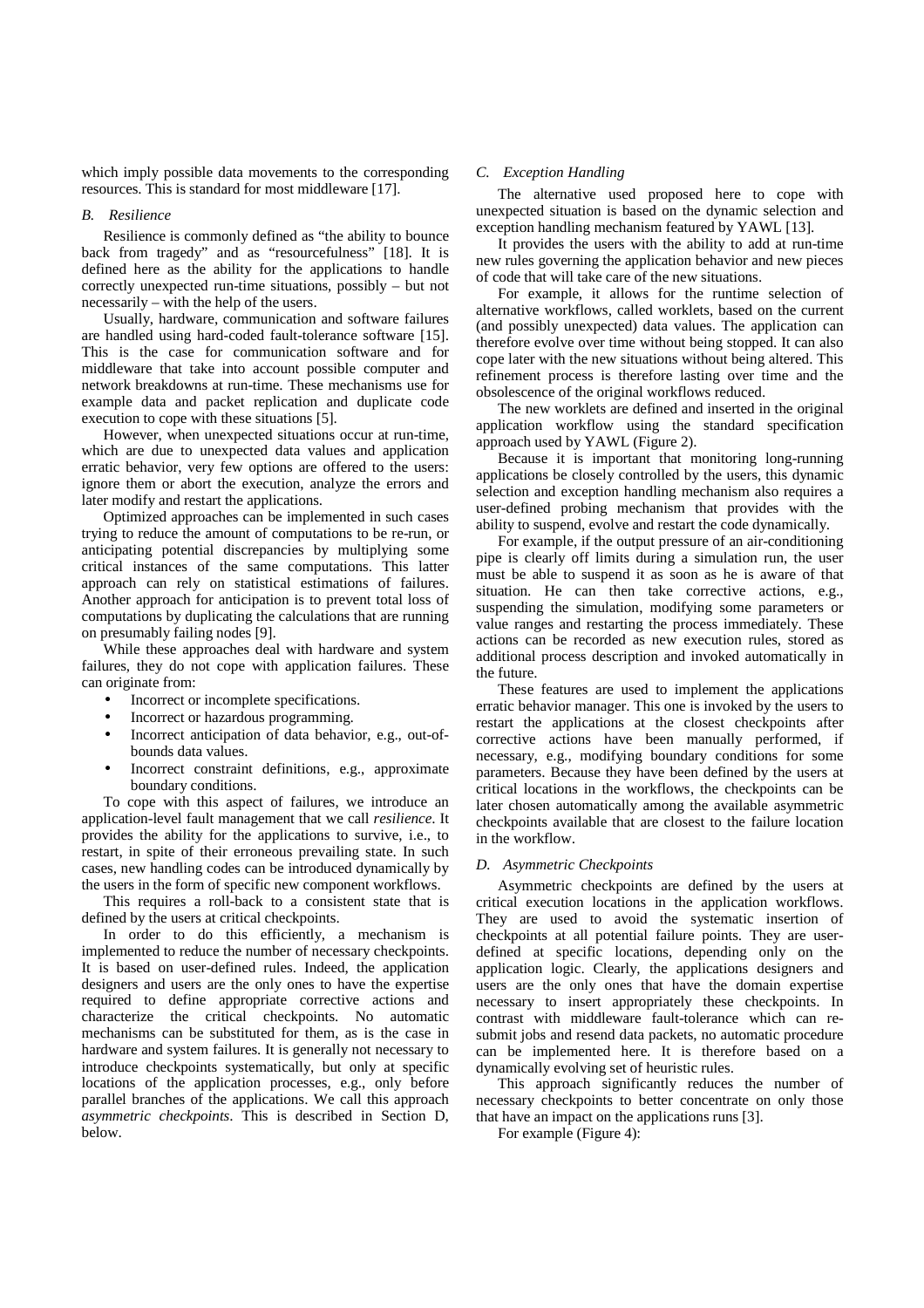- The checkpoints can be chosen by the users among those that follow long-running components and large data transfers.
- Alternatively, those that precede sequences of small components executions.



Figure 4. Asymmetric checkpoints example.

The basic rule set on which the asymmetric checkpoints are characterized is the following:

- R1: no output backup for specified join operations.
- R2: only one output backup for fork operations.
- R3: no intermediate result backup for user-specified sequences of operations.
- R4: no backup for user-specified local operations.
- R5: systematic backup for remote inputs.

This rule set can be evolved by the user dynamically, at any time during the application life-time, depending on the specific application requirements. This uses the native rule mechanism in YAWL [13].

#### V. IMPLEMENTATION

#### *A. Resilience*

Resilience is the ability for applications to handle unexpected behavior, e.g., erratic computations, abnormal result values, etc. It is inherent to the applications logic and programming. It is therefore different from systems or hardware errors and failures. The usual fault-tolerance mechanisms are therefore inappropriate here. They only cope with late symptoms, at best.

New mechanisms are therefore required to handle logic discrepancies in the applications, most of which are only discovered incrementally during the applications life-time, whatever projected exhaustive details are included at the application design time.

It is therefore important to provide the users with powerful monitoring features and to complement them with dynamic tools to evolve the applications specifications and behavior according to the future erratic behavior that will be observed during the application life-time.

This is supported here using the YAWL workflow system so-called "dynamic selection and exception handling mechanism" [4]. It supports:

• Application update using dynamically added rules specifying new worklets to be executed, based on data values and constraints.

- The persistence of these new rules to allow applications to handle correctly the future occurrences of the new cases.
- The dynamic extension of these sets of rules.
- The definition of the new worklets to be executed, using the native framework provided by the YAWL specification editor: the new worklets are new component workflows attached to the global composite application workflows [13].
- Worklets can invoke external programs written in any programming language through shell scripts, custom service invocations and Web Services [14].

#### *B. Distributed workflows*

The distributed workflows rely on the interface between the YAWL engine and the ProActive middleware (Figure 5). Users provide a specification of the simulation applications using the YAWL Editor. It supports a high-level abstract description of the simulation processes (Figure 2).



Figure 5. The OMD2 distributed simulation platform.

These processes are decomposed into components which can be other workflows or basic workitems. The basic workitems invoke executable tasks, e.g., shell scripts or socalled "custom services". These custom services are specific execution units that call user-defined YAWL services. They support interactions with external and remote codes. In this particular platform, the remote external services are invoked through the ProActive middleware interface (Figure 6).

This interface delegates the distributed execution of the remote tasks to the ProActive middleware [17]. The middleware is in charge of the distributed resources allocation to the individual jobs, their scheduling, and the coordinated execution and result gathering of the individual tasks composing the jobs. The scheduler default policy is "best-effort". However, users can implement their own policy, if desired. The middleware also takes in charge the fault-tolerance related to hardware, communications and system failures. The resilience, i.e., the application-level fault-tolerance is handled using the rules described in the previous sections.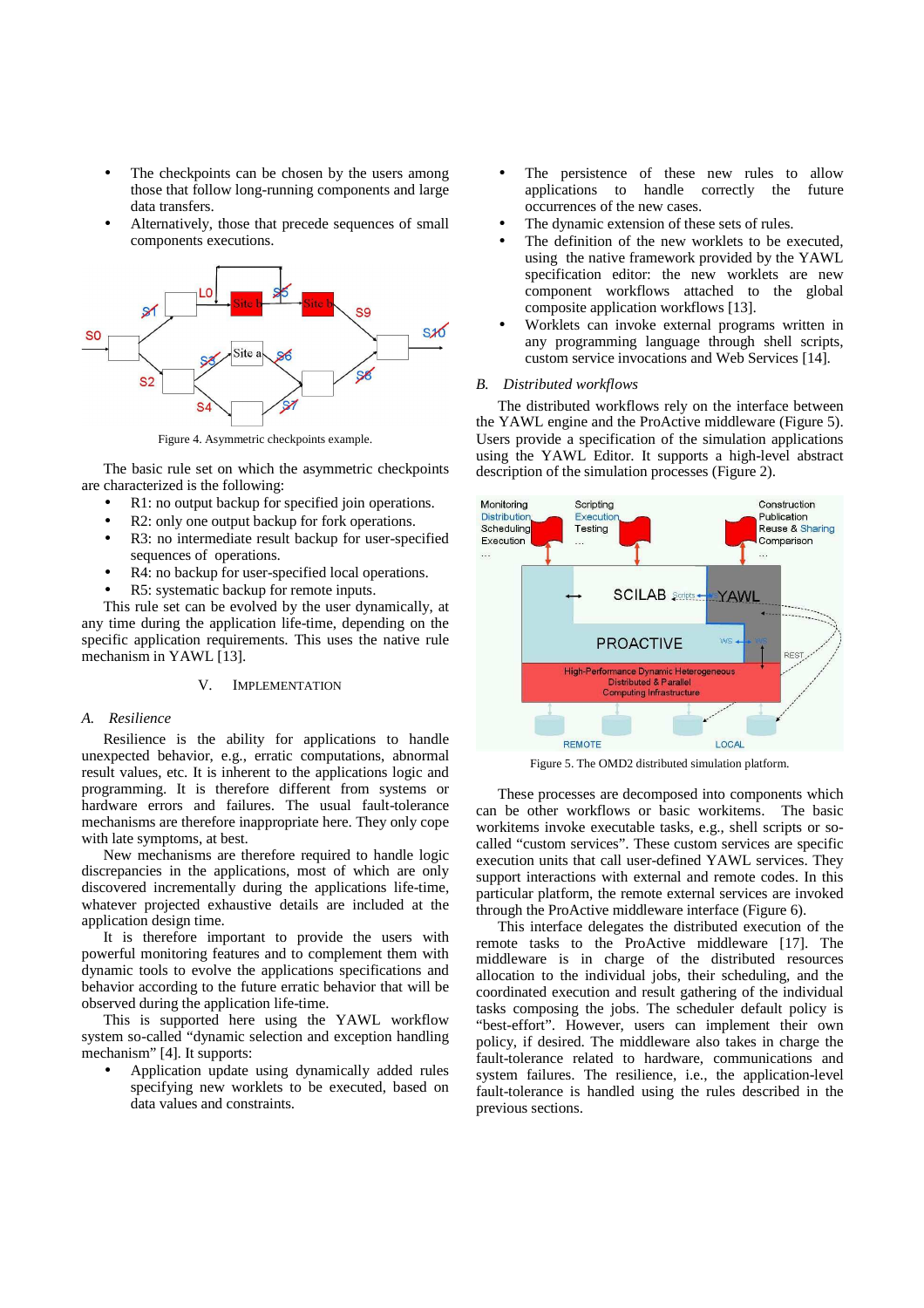The remote executions invoke the middleware functionalities through ProActive's Java API. The various modules invoked are the ProActive Scheduler, the Jobs definition module and the Tasks which compose the jobs. The jobs are allocated to the distributed computing resources based upon the scheduler policy. The tasks are dispatched based on the job scheduling and resource allocation. They invoke Java executables, possibly wrapping code written in other programming languages, e.g., Matlab, Scilab, Python, or calling other software, e.g., CATIA v5, STAR-CCM+, ParaView, etc.

Optionally, the workflow can invoke local tasks using shell scripts and remote tasks using Web Services. These options are standard in YAWL [4]. Calling the ProActive middleware is however necessary to run tasks on large multicore clusters. ProActive is here in charge of the scheduling and resource allocation in these highly parallel environments, which YAWL does not support natively.



Figure 6. The YAWL workflow / ProActive middleware interface.

#### VI. CONCLUSION

The requirements for large-scale simulations make it necessary to deploy various software components on heterogeneous distributed computing infrastructures. These environments are often required to be distributed among a number of project partners for administrative and organizational purposes.

This paper presents an experiment for deploying a distributed simulation platform. It uses a network of highperformance computers connected by a middleware layer. Users interact dynamically with the applications using a distributed workflow system. It allows them to define, deploy and control the application executions.

A significant bonus of this approach is that besides faulttolerance provided by the middleware, which handles communication, hardware and system failures, the users can define and handle the application failures at the workflow specification level.

This means that a new abstraction layer is introduced to cope with the application errors at run-time. Indeed, these errors do not necessarily result from programming and design errors. They may also result from unforeseen situations, data values and boundary conditions that could not be envisaged at first. This is often the case in simulations due to the experimental nature of the applications, e.g., discovering the behavior of the system being simulated, like unusual flight dynamics: characterization of the stall behavior of an aircraft for various load and balance profiles [2].

This provides support to resilience using an asymmetric checkpoints mechanism. This feature allows for efficient handling mechanisms to restart only those parts of an application that are characterized by the users as critical for overcoming erratic behavior.

Further, this approach can evolve dynamically, i.e., when applications are running. This uses the native dynamic selection and exception handling mechanism in the YAWL workflow system [4]. Should unexpected situations occur, it allows for new rules and new exception handlers to be plugged-in at run-time.

New testcases are currently being designed that involve large-scale (1000 CPU hours) simulations, e.g., car aerodynamics, running on a network of multi-core clusters.

#### ACKNOWLEDGMENT

This work is supported by the OMD2 project (*Optimisation Multi Disciplinaire Distribuée)* of the French National Research Agency ANR (*Agence Nationale de la Recherche*), grant ANR-08-COSI-007, program COSINUS (*Conception et Simulation*). The authors wish to thank all their partners for providing the testcases and for many fruitful discussions (http://www-opale.inrialpes.fr).

#### **REFERENCES**

- [1] Y.Simmhan, R. Barga, C. van Ingen, E. Lazowska and A. Szalay "Building the Trident Scientific Workflow Workbench for Data Management in the Cloud". In proceedings of the *3rd Intl. Conf. on Advanced Engineering Computing and Applications in Science*. ADVCOMP'2009. Sliema (Malta). October 2009. pp 132-138.
- [2] A. Abbas, "High Computing Power: A radical Change in Aircraft Design Process", In proceedings of the *2nd China-EU Workshop on Multi-Physics and RTD Collaboration in Aeronautics*. Harbin (China) April 2009.
- [3] T. Nguyên and J-A Désidéri, "Dynamic Resilient Workflows for Collaborative Design", In proceedings of the 6th *Intl. Conf. on Cooperative Design, Visualization and Engineering*. Luxemburg. September 2009. Springer-Verlag. *LNCS 5738*, pp. 341–350 (2009)
- [4] A.H.M ter Hofstede, W. Van der Aalst, M. Adams and N. Russell, "Modern Business Process Automation: YAWL and its support environment", *Springer* (2010).
- [5] D. Mogilevsky,G.A. Koenig and Y. Yurcik, "Byzantine anomaly testing in Charm++: providing fault-tolerance and survivability for Charm++ empowered clusters", In proceedings of the  $6<sup>th</sup> IEEE Intl.$ *Symp. On Cluster Computing and Grid Workshops*. CCGRIDW'06. Singapore. May 2006. pp146-154.
- [6] E. Deelman and Y. Gil., "Managing Large-Scale Scientific Workflows in Distributed Environments: Experiences and Challenges", In proceedings of the 2nd IEEE Intl. Conf. on e-Science and the Grid. Amsterdam (NL). December 2006. pp 26-32.
- [7] Oracle Corp. "Oracle VM VirtualBox, User Manual", version 3.2.0, May 2010. Also: http://www.virtualbox.org.
- [8] M. Ghanem, N. Azam, M. Boniface and J. Ferris, "Grid-enabled workflows for industrial product design", In proceedings of the 2nd Intl. Conf. on e-Science and Grid Computing. Amsterdam (NL). December 2006. pp 88-92.